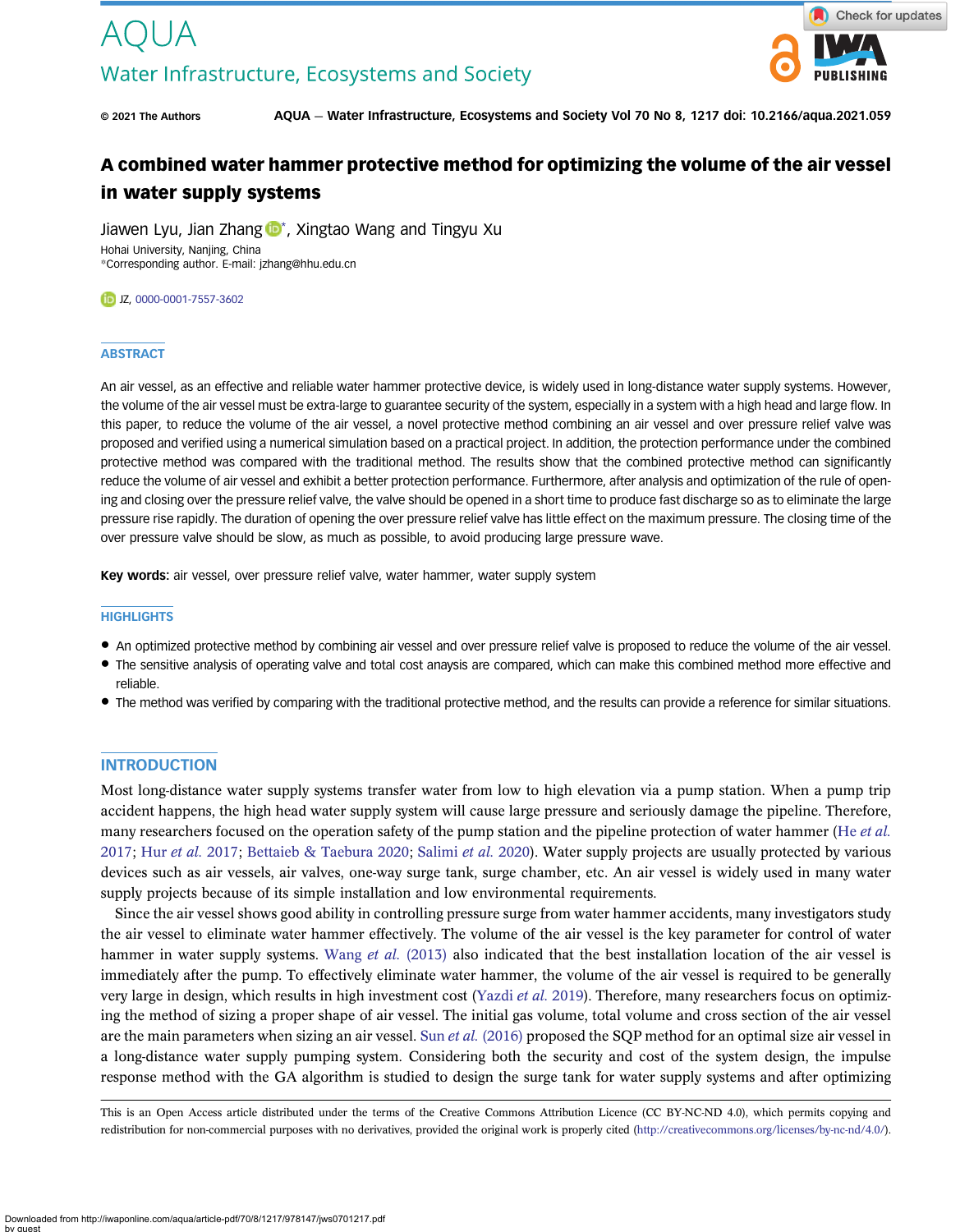the location and dimensional parameters of the surge tank, the results showed more improvement compared to the other approaches ([Kim 2010](#page-13-0)). The formula for determining the size of the air vessel is implied in the long-distance water supply system ([Chen](#page-12-0) et al. 2020). It can be seen that the shape of the air vessel is a very important factor for a protective effect. More-over, the protective effects between vertical and horizontal air vessels are compared (He et al. [2017\)](#page-13-0). Additionally, a spherical air vessel is designed and the water hammer protective performance is analyzed (Shi [et al.](#page-13-0) 2019).

As well as optimizing the size of the air vessel, various combined protective methods are studied to improve the effect of water hammer protection and decrease the cost at the same time. The single and combined application of a flywheel, air chamber and in-line check valves are applied and checked for their effectiveness in a protective system. The results showed that single use of those protective devices is found to be insufficient and expensive, whereas the combined protective method of in-line check valves and air chamber can reduce the volume of the chamber and cost of the protective measures remarkably [\(Vahid](#page-13-0) et al. [2017](#page-13-0)). In relation to the long-distance water supply pipelines, a combined protection method of air vessel and downstream air valve is proposed to decrease the investment of the air vessel. The two air vessels are installed behind the check valve at the upstream, and at the end of the downstream respectively. ([Miao](#page-13-0) et al. 2017). Moreover, the water hammer protective effect of air vessel with a two-way surge tank are compared and analyzed ([Balacco & Laucelli 2019\)](#page-12-0). A combination of air chamber and air-inlet valves is studied to optimize transient protection. This combined method obtained the best protective scheme where transient pressures are maintained in a safe standard while minimizing the protection cost ([Moghaddas](#page-13-0) et al. [2017](#page-13-0)). The results of combined protective methods all showed better protective performance and cost-effectiveness.

Furthermore, the location of setting air vessels in long-distance water supply systems is also an aspect to study. The relation between location and pressure amplitude of the air vessel was studied. Based on practical engineering, the only set air vessel in the middle of the pipeline and set air vessels from the middle of the pipeline in series are compared. The results verified that the middle-reach location exhibited better protection performance compared with the traditional location [\(Wang](#page-13-0) et al. 2019). Based on the analysis of parameters of two surge protective devices, hydropneumatics tank and surge tank, the locations used for installation of protective devices along the pipeline can be optimized. The results show that incorrect designing of the tank and its position showed a marked effect on water hammer behavior of the system ([Mubashir](#page-13-0) et al. 2018).

According to all the studies mentioned above, it is indicated that combined device methods are worth investigating to achieve better protective performance in water hammer protection. However, there are still some weak points in combined protective methods. (i) When using a combined devices method to control water hammer, changing the location or parameters of each device influences the location and parameters of other devices. Especially, emergency and improper closure of the valve results in a positive pressure wave upstream and a negative pressure wave downstream of the valve location, which will again negatively affect the protective performance of the complex pipeline system [\(Pothof & Karney](#page-13-0) [2011](#page-13-0)). Therefore, how to make each protective device work in coordination is an important study. (ii) Less researchers consider total cost as the main reason for selecting protective methods. Some research works only discuss the equipment cost but ignore the cost of maintenance, transportation and equipment lifetime.

In this paper, to overcome the weak points mentioned above, an optimized new protective method by combining an air vessel and over pressure relief valve is proposed to achieve better performance in water hammer protection. Based on a practical water supply project, a numerical model was established and the process of hydraulic transient was simulated in a pump trip situation. Moreover, in order to operate all devices properly, and make the over pressure relief valve coordinate with the air vessel effectively, the sensitive analysis of opening and closing law is compared, which can make this combined method more effective and reliable. The cost of this combined protective method is analyzed and compared. The effect of the new combined method was verified by comparison with the simple air vessel protective method, and the results can provide a reference for similar situations in water supply projects.

# COMBINED PROTECTIVE METHOD

#### Mathematical model

A numerical model based on the method of characteristics (MOC) is developed and according to one-dimensional transient flow in the pipeline, the momentum and continuity equations are shown in Equations (1) and (2) respectively:

$$
\frac{\partial V}{\partial t} + V \frac{\partial V}{\partial x} + g \frac{\partial H}{\partial x} + f \frac{V|V|}{2D} = 0
$$
\n(1)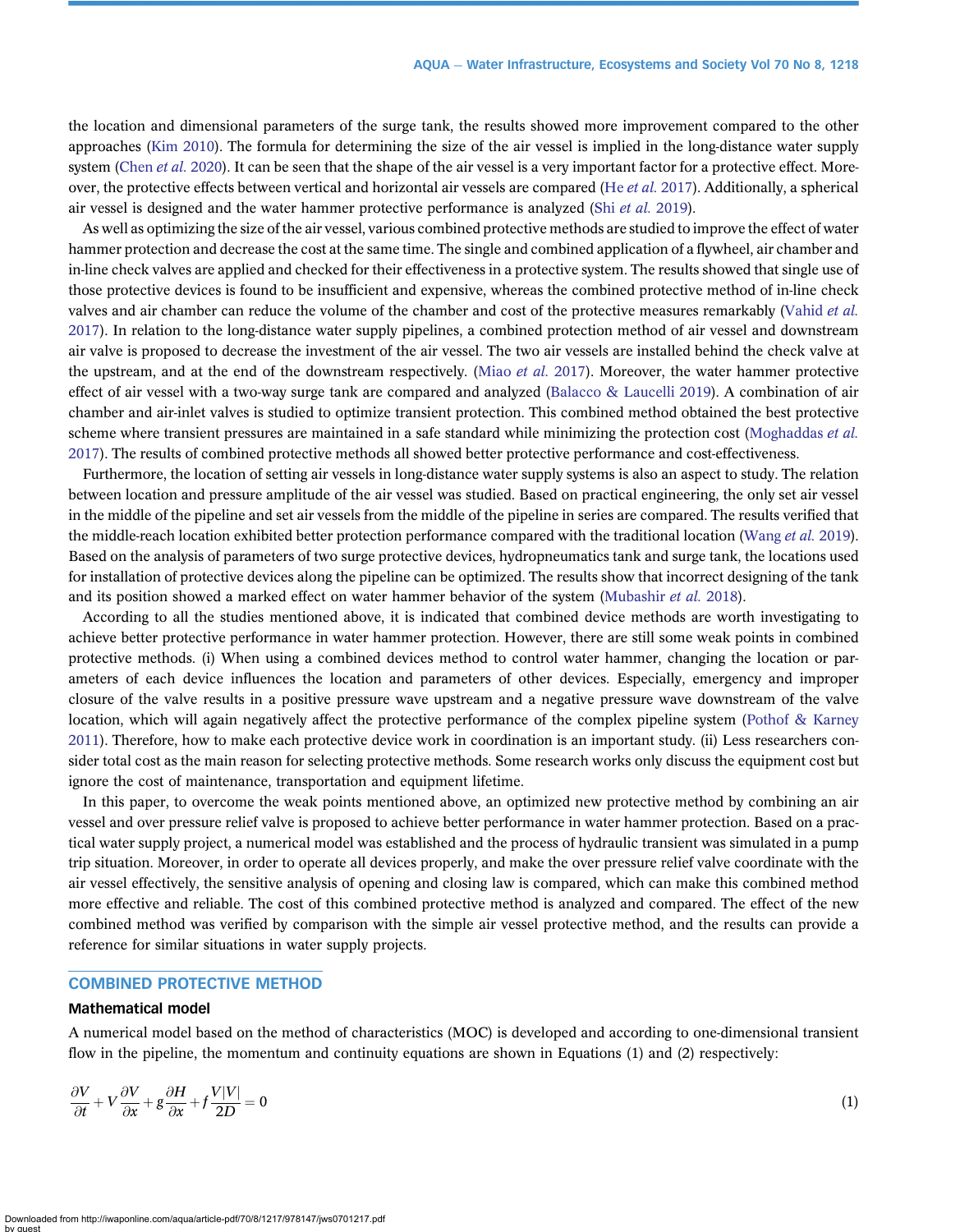$$
\frac{\partial H}{\partial t} + V \frac{\partial H}{\partial x} + \frac{a^2}{g} \frac{\partial V}{\partial x} = 0
$$
\n(2)

where x is pipe distance, t is time, H is pressure head, V is longitudinal mean velocity, g is gravitational acceleration, f is friction factor and  $a$  is wave speed.

These equations can be solved by MOC. In mathematics, MOC is a tool for solving partial differential equations. The method is to transfer a partial differential equation to an ordinary differential equation so that the solution can be achieved from some initial data. Therefore, MOC is widely used for the solution of one-dimensional, hydraulic transient problems [\(Deng & Jiang 2015](#page-13-0)).

The hydraulic transient process of the pump trip is the main reason for the change of water hammer pressure. The pump boundary condition is a nonlinear equation group composed of a pump head balance equation and a unit inertia equation, which are completely explained by [Wylie & Streeter \(1993\)](#page-13-0) and equations of air vessel and combined over pressure relief valve are described below. It is worth noting that the analysis of air vessel model is simulated based on the following assumptions: the air enclosed at the top of the vessel follows the poly tropic relation for perfect gas, then the gas equation of state, flow continuous equation, and volumetric equation can be written as

$$
PV^k = C \tag{3}
$$

where P is the absolute pressure of gas, PA; V is the volume of gas,  $m^3$ ; K is the poly tropic index of state equation; and C is a constant:

$$
Q_1 = Q_3 + Q_2 \tag{4}
$$

where  $Q_1$  is the pipe flow into the air vessel node, m<sup>3</sup>/s;  $Q_2$  is the pipe flow out of the air vessel node, m<sup>3</sup>/s;  $Q_3$  is the flow into or out of the air vessel,  $m^3/s$ :

$$
V_P = V - \frac{Q_{P3} + Q_3}{2} \Delta t \tag{5}
$$

where  $\Delta t$  is time step; V is the air volume in the vessel at initial time  $\Delta t$ ;  $V_P$  is the air volume in the air vessel;  $Q_3$  and  $Q_{P3}$  are the inflow of the air vessel at the beginning and end of  $\Delta t$  respectively.

The over pressure relief valve, as a kind of water hammer protection device, is generally set in the initial section of the outlet pipe behind the pump, because the elevation of this section of the pipeline is low, and the initial internal water pressure is large under conditions of constant flow. When the pump trip accident occurs, the valve behind the pump closes quickly, and the positive pressure wave reflected from the downstream pool produces large water hammer pressure behind the pump, which leads to the maximum positive pressure exceeding the design pressure standard of the pipeline. The function of the over pressure relief valve is that when the water pressure in the pipeline exceeds the set maximum allowable value, the valve will automatically open to discharge water and reduce the positive pressure quickly behind the valve. According to the principle of continuity, it can be concluded that:

$$
Q_{P1} - Q_{P2} - Q_{P3} = 0 \tag{6}
$$

$$
H_{P1} = H_{P2} = H_{P3} = H_P \tag{7}
$$

where  $Q_{P1}$ ,  $Q_{P2}$  and  $Q_{P3}$  are the over pressure relief valve flows of upstream, downstream and before the valve respectively,  $m^3$ /s.  $H_{P1}$ ,  $H_{P2}$  and  $H_{P3}$  are the pressure heads of upstream, downstream and before the over pressure relief valve, m.

When  $H_P$  does not reach the working pressure head  $H_{\text{max}}$  of the over pressure relief valve, then  $Q_{P3} = 0$ ; when  $H_P$  exceeds the working pressure head of the over pressure relief valve  $H_{\text{max}}$ , then the valve is opened for discharge, and the valve flow is:

$$
Q_{P3} = C_d A_G \sqrt{2g(H_P - H_O)}
$$
\n
$$
\tag{8}
$$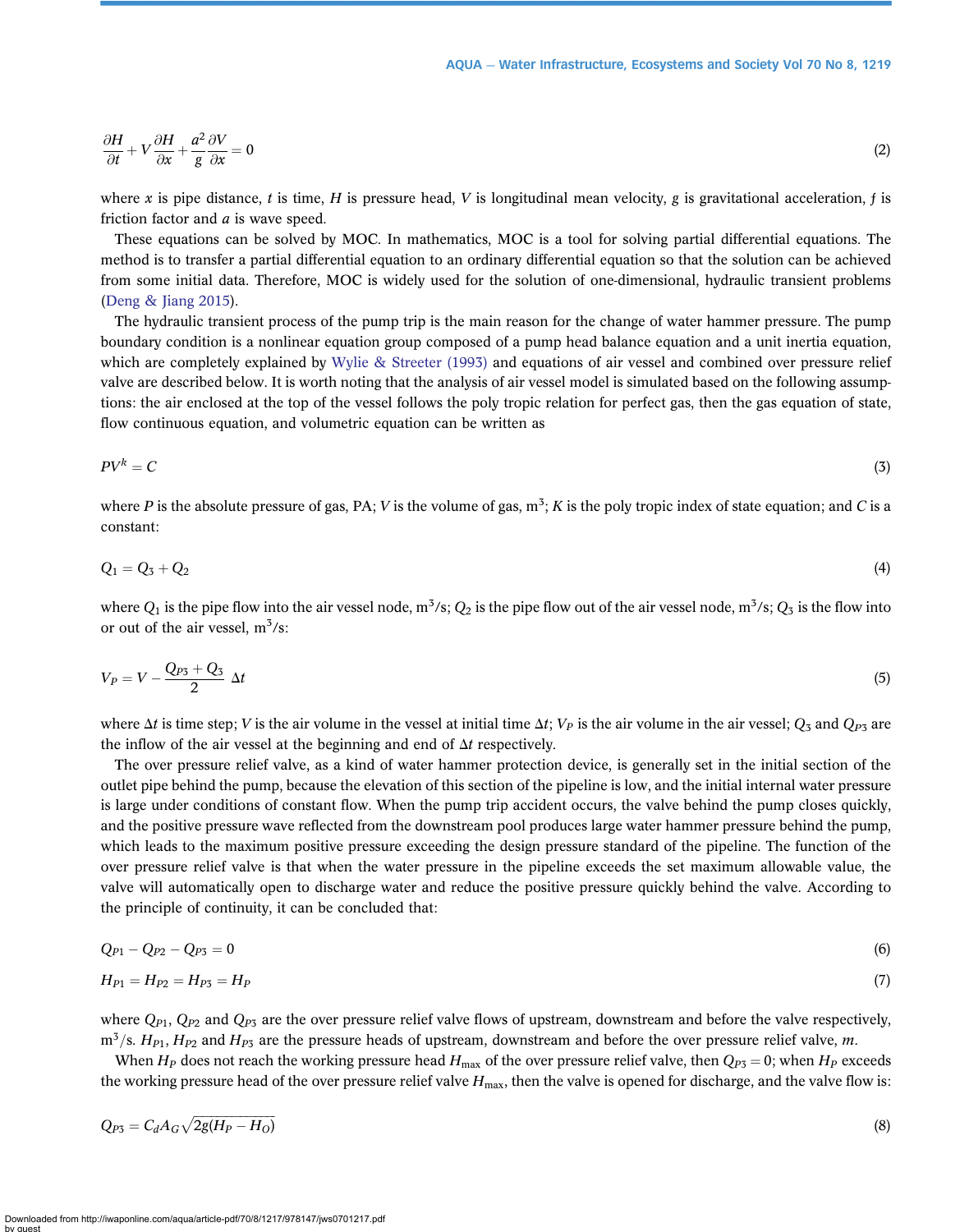where  $C_d$  is the flow coefficient;  $A_G$  is discharge cross sectional area of the over pressure relief valve after opening,  $m^2$ ;  $H_O$  is external pressure head behind over pressure relief valve (general external atmospheric environment), m.

In this new combined protective method, it can be seen from Figure 1 that the over pressure relief valve is set in the form of a branch pipe behind the pump. The branch pipe set in the project in this paper is short, and the length is about 1 m, so the function of the branch pipe is not considered in the mathematical model. In the condition of constant flow, the over pressure relief valve is closed, and the flow in the branch pipe is 0, so the pressure in front of the valve is equal to the internal water pressure at the bifurcation point of the main pipe. When the pump trip occurs, the internal water pressure of the high-pressure pipe section behind the pump will increase largely due to water hammer, while the pressure before the over pressure relief valve will increase at the same time. When the positive pressure value is higher than the maximum allowable pressure of the over pressure relief valve, the valve will open. In order to be convenient for daily maintenance and management, the air vessel is usually set behind the pump. The valve diameter and the rule of opening and closing are discussed below based on specific engineering conditions.

#### Feasibility analysis

In a long-distance water supply system, when pump trip occurs, the pressure behind the pump drops quickly, and the water hammer propagates to the pipeline, which can damage the pipeline seriously. In a traditional protective method, the air vessel is installed behind the pump station, generally with the compressed air at the top of the air vessel and water at the bottom of the air vessel. When pump trip occurs, the pressure in the pipeline drops rapidly and the water flows out of the air vessel due to the compressed air at the top. When the positive pressure wave reverses, the water flows back into the air vessel to eliminate the large positive pressure in the pipeline. However, due to the water supply system with large flow and large head, the volume of the air vessel is already large enough for sufficient water flowing out to the pipe, which can eliminate the negative pressure, but it still needs to be increased for water flowing back to suppress the positive pressure. Therefore, in this case, the air vessel can not perform a good positive pressure protective effect, unless the volume of the air vessel to be designed is extra large, which results in high investment.

According to the analysis above, if the over large positive pressure caused by reversed flow can be protected by other devices, the volume of the air vessel can be reduced accordingly. Inspired by this, the optimized protective method, combining an air vessel and over pressure relief valve, is proposed. In this method, the volume of the air vessel only needs to meet the



Figure 1 | Layout of water supply system with AORV combined method.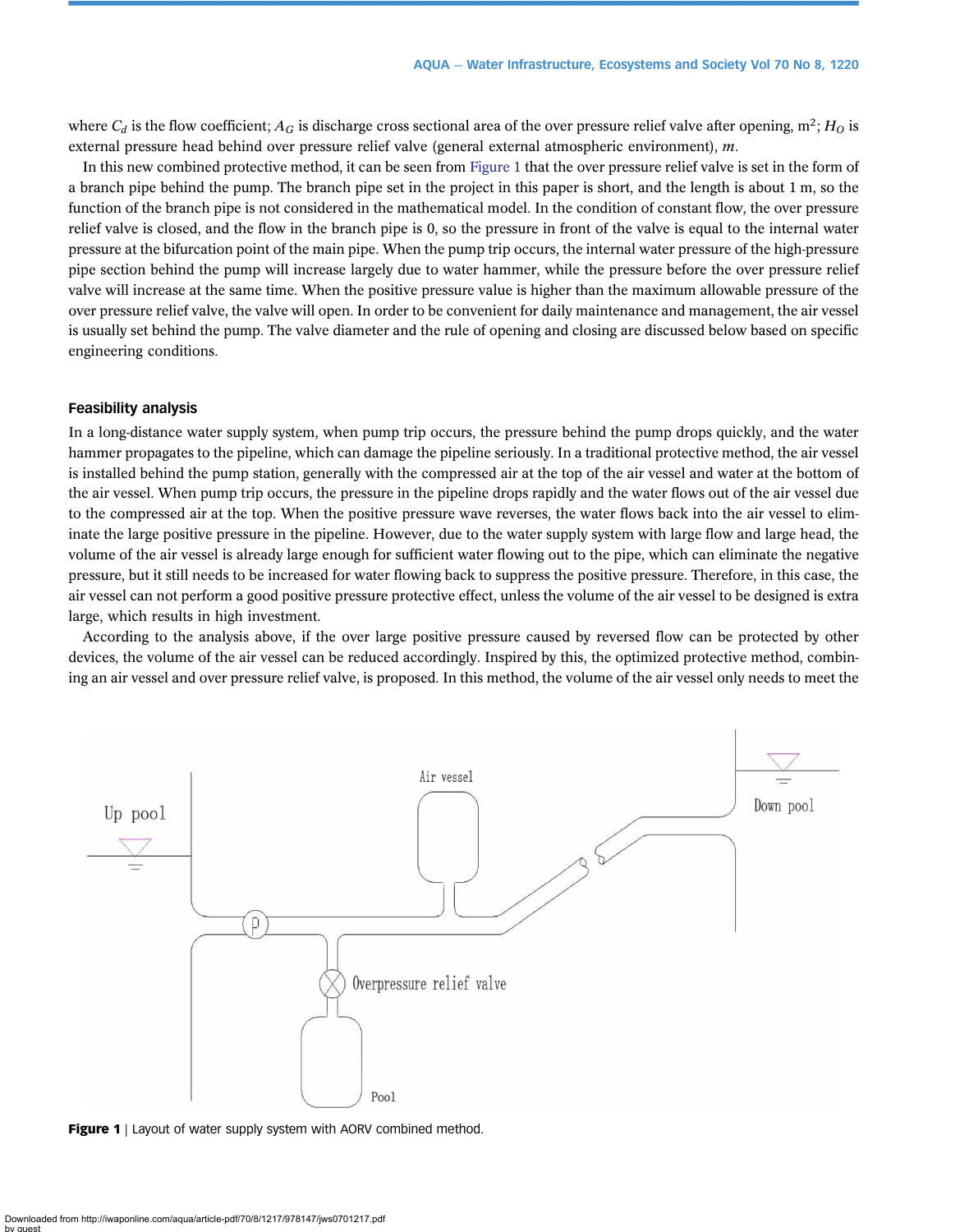<span id="page-4-0"></span>negative pressure protective requirement, while to the positive pressure protection, the over pressure valve takes a main effect to eliminate the pressure.

# CASE STUDY

The center line, piezometric line and a schematic diagram of the water supply project are shown in Figure 2, and the parameters of the pump station system are listed in Table 1 below.

From the pipe center line in Figure 2, it is clear that the pipeline is flat in the front and steep in the back section. The water level between the up and down pool is large. Based on the method of characteristics, the simulation of transient in the system was established. In this case, when the pump trip happens, it requires that no negative pressure appears in the whole pipeline, and the maximum pressure should not exceed 1.5 times of the internal water pressure under constant flow conditions. In this paper, the pump trip accident is simulated, and various protective methods are optimized based on the practical water supply project conditions, in order to improve the effect of the water hammer protection.



Figure 2 | Pipe center line, piezometric head line and schematic diagram of the water supply project.

| Up pool water level $(m)$ | 711.00 | Roughness coefficient       | 0.011  |
|---------------------------|--------|-----------------------------|--------|
| Down pool water level (m) | 867.00 | Quantity of pumps           |        |
| Pipe diameter (mm)        | 1,200  | Rated speed (r/min)         | 1,480  |
| Pipe length (km)          | 10.40  | Motor power (kW)            | 1,250  |
| Flow discharge $(m^3/s)$  | 1.30   | Pump head (m)               | 165.57 |
| Wave speed $(m/s)$        | 1,000  | Moment of inertia $(kg.m2)$ | 448.18 |
|                           |        |                             |        |

Table 1 | Parameters of the pipeline system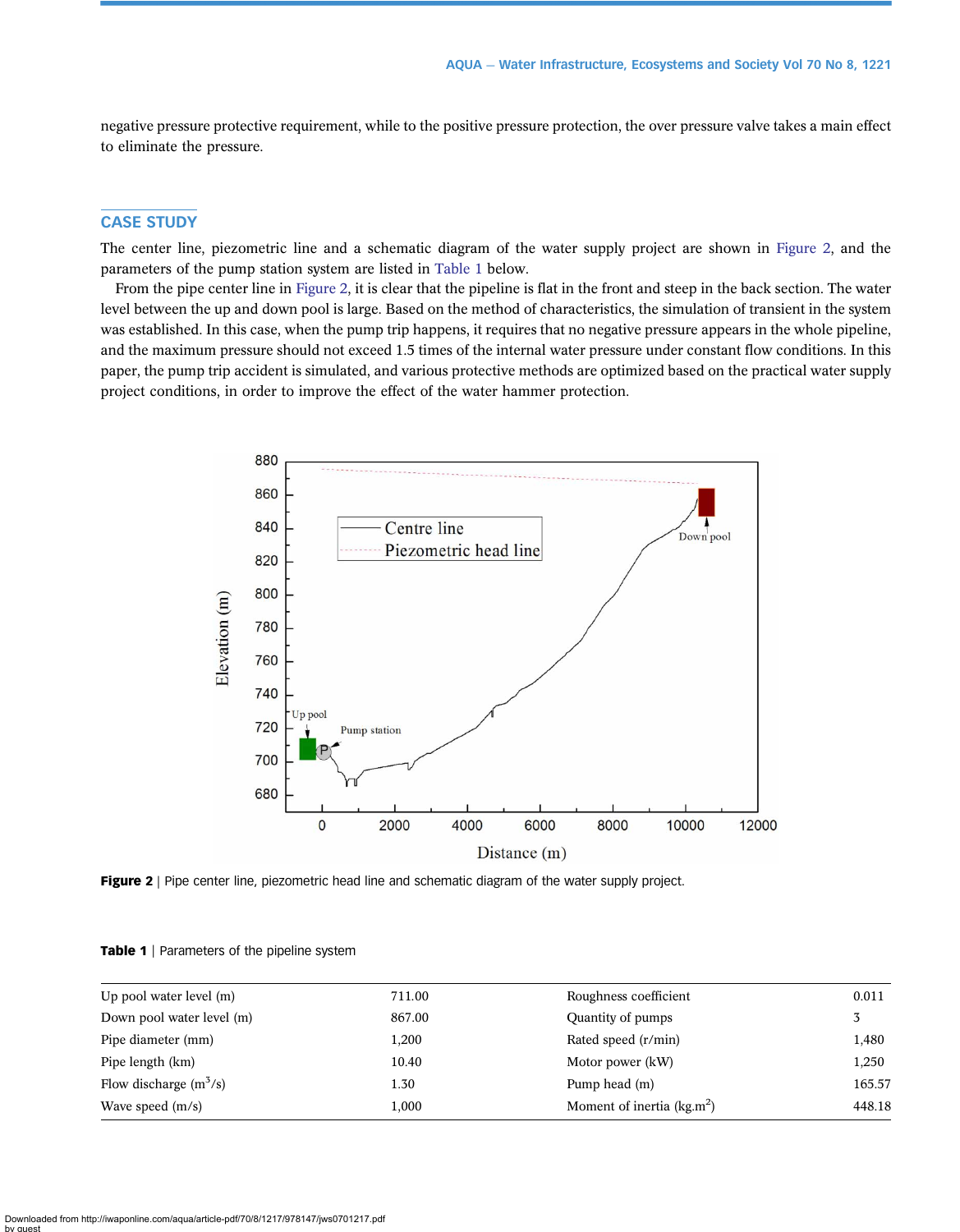#### System without any protective method

From the simulation of a pump trip process, a pressure drop of about 135 m is generated immediately behind the pump, and it is transmitted to the downstream. Both maximum and minimum pressure curves along the pipeline are shown in Figure 3 below.

It can be seen that the middle and lower sections of the pipeline with high elevation generate large negative pressure, and the maximum negative pressure reaches about –67.3 m. The initial water pressure in this section of the pipeline is small and the ability of the downstream pool to reflect the depressurization wave is poor. In Figure 3, most of the minimum pressures are smaller than –10 m (vaporization pressure). It should be noted that the pressure below –10 m is indicated to severity of the pressure drop. The total length of the water pipeline is 10.40 km, and the average wave speed of water hammer is 1,000 m/s. Therefore, after the pump trip happens, the pressure rise wave reflects from the downstream pool to the outlet of the pump in about 21 s (a phase time), which makes the pressure behind the pump begin to increase.

The maximum pressure of the whole pipeline exceeds the positive pressure control standard, and the maximum pressure appears in the inverted siphon section behind the pump, see Figure 3. According to the above analysis, if there is no water hammer protective method, serious negative pressures will appear along the pipeline when the pump trip occurs in the water supply project. Moreover, if the valve behind the pump is closed within a phase time, excessive positive pressure will appear in the low-lying pipe section behind the pump, especially in the pump station with high head. In order to meet the requirements of both positive and negative pressure protection, the water supply system must take water hammer protective measures to ensure the safe operation of this water supply system.

#### System with air vessel protective method only

The project simulated in this paper is a long-distance water supply system with high head and large flow. After the pump trip accident happens, the negative pressure in the pipeline is relatively serious. Therefore, the air vessel as a normal protective device is applied to protect water hammer. Based on the analysis of the transient process, two different shapes of air vessel protective methods are designed, which are A and B respectively. The shape parameters of air vessel A and B are shown in [Table 2.](#page-6-0)

After the pump trip happens, based on the method of characteristics, the numerical simulation of the hydraulic transient is established, and the enveloping curves of the maximum and minimum pressure are shown in [Figure 4](#page-6-0).



**Figure 3** | Maximum and minimum pressure enveloping curves without any protection.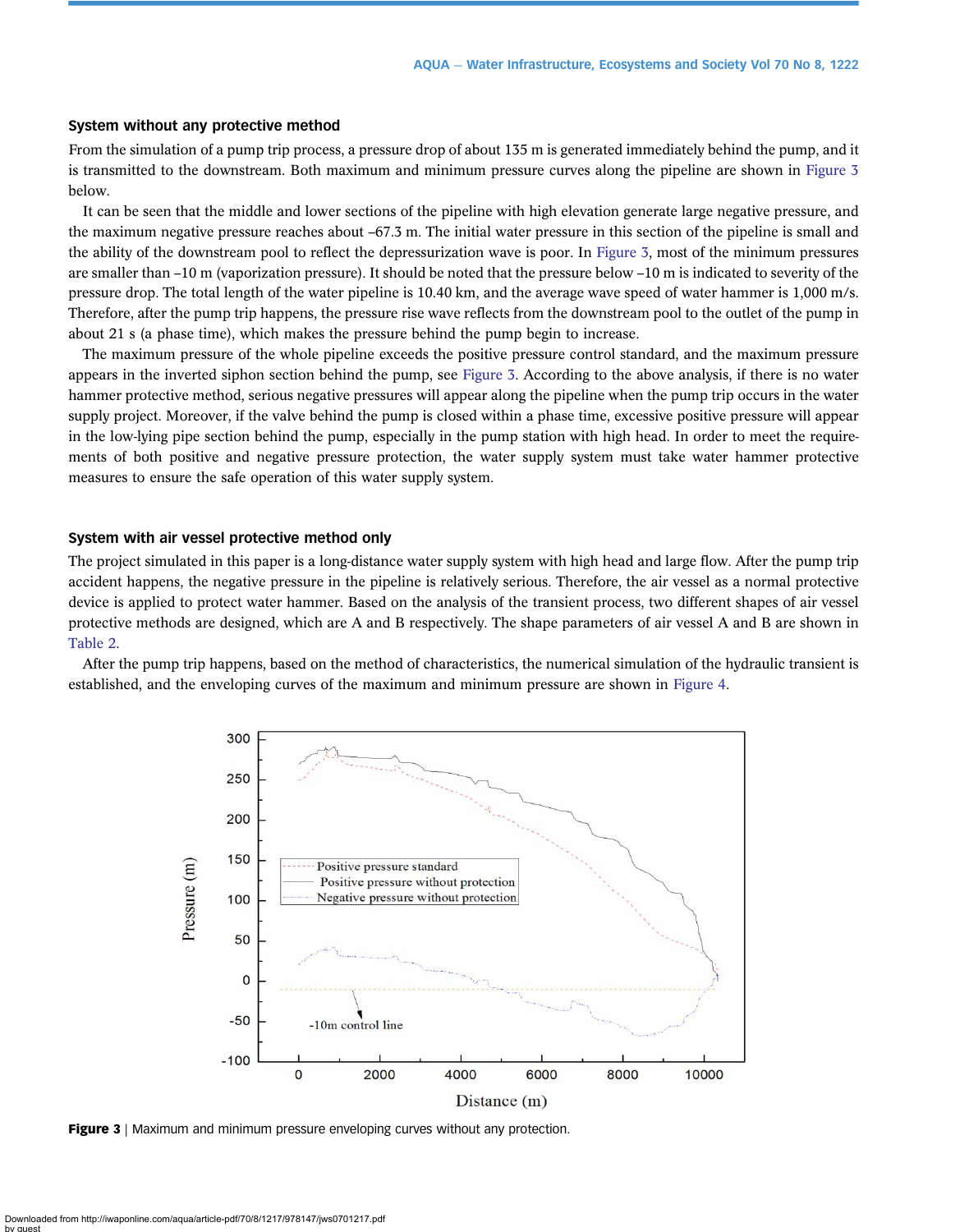| Air vessel | Water depth (m) | Air height (m) | Cross-sectional area $(m2)$ | Orifice diameter (m) | Elevation (m) | Volume $(m^3)$ |
|------------|-----------------|----------------|-----------------------------|----------------------|---------------|----------------|
| Α          | 2.5             | 3.0            | 8.04                        | 0.8                  | 712.50        | 44.22          |
| B          | ⊥.J             | 3.0            | 26.40                       | 0.8                  | 713.50        | 118.80         |

<span id="page-6-0"></span>Table 2 | Parameters of the air vessel

In method A, the minimum pressure of the pipeline is 2.68 m, which is located at 9,071.52 m. The whole line meets the requirement of negative pressure protection. However, it can be seen from Figure 4 that the maximum pressure of the pipeline in method A exceeds the positive pressure standard of the pipeline. Compared with method A, the minimum pressure increases from 2.68 to 8.97 m in method B. The positive pressure of the pipeline after the pump is also improved, and the maximum pressure decreases from 280.61 to 233.02 m, which is less than the positive pressure standard of the pipeline. Moreover, the volume of air vessel in method B is  $74.58 \text{ m}^3$  larger than that in method A. Therefore, for the only air vessel protective method, when the negative pressure protective requirement has been achieved, the volume of air vessel still needs to be increased to meet the positive pressure protective requirement. It is concluded that the volume of the air vessel needs to be greatly increased for meeting both negative and positive pressure protective requirements.

#### System with combined protective method

In order to effectively protect positive pressure and optimize the volume of the air vessel, the water hammer protective method C is designed, which is combined with the air vessel and over pressure relief valve. The shape parameters of the air vessel are consistent with that in method A. The over pressure relief valve is set in the low-lying pipe section behind the pump where high positive pressure is produced. The purpose of this method is to use the air vessel to reflect the pressure drop wave produced by opening the valve, so as to prevent the high-lying pipe section from generating negative pressure. The setting parameters of over pressure relief valve are shown in [Table 3](#page-7-0).

Under the protection of method C, the distribution of maximum pressure curve along the pipeline is shown in [Figure 5.](#page-7-0) It can be seen from [Figure 5](#page-7-0) that the volume of the air vessel is the same as that in method A. In contrast, the positive

pressures are all smaller than the positive pressure standard after installing an over pressure relief valve behind the pump



Figure 4 | Enveloping curves of pressures in methods A and B.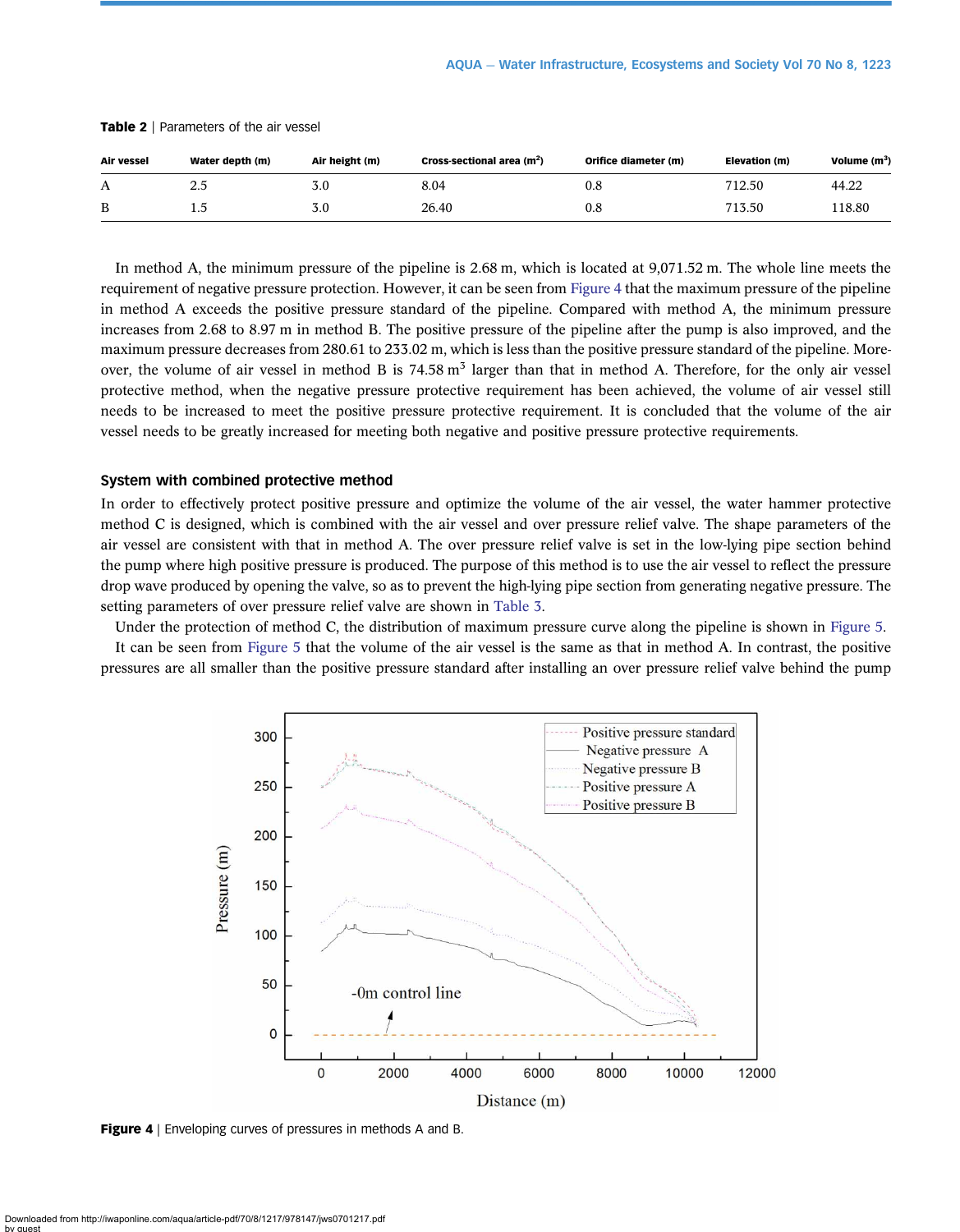

<span id="page-7-0"></span>Table 3 | Parameters of the setting over pressure relief valve

**Figure 5** | The maximum and minimum enveloping curves of the AORV method.

and the negative pressures are similar to those in method A. It is said that installing an over pressure relief valve can effectively protect positive pressure, so as to reduce the volume of the air vessel.

#### Sensitive analysis of the opening and closing law of the over pressure relief valve

In order to set the valve diameter and opening and closing law of the over pressure relief valve reasonably, this paper analyzes the sensitivity of the opening time, duration time and closing time of the over pressure relief valve. The proper opening and closing law of the over pressure relief valve can ensure that the depressurization wave generated by opening the valve will not penetrate the air vessel and affect the negative pressure protective effect.

Taking the above water supply system as the research object, under the conditions of certain shape parameters of the air vessel, the influence of opening law, duration time and closing law of the over pressure relief valve on the protection of positive pressure is analyzed respectively. Specific comparison schemes are shown in [Table 4](#page-8-0).

#### The opening law

The opening times of the first three schemes in [Table 4](#page-8-0) are different, and the shape parameters of the air vessel, duration time and closing laws of the over pressure relief valve are the same.

According to the bottom pressure of the air vessel in Figure  $6(a)$ , it can be seen that the faster opening rate of the valve results in the larger discharge. The positive pressure wave reversed back can be relieved quickly due to the fast opening rate of the valve. That is why the fastest opening rate of the valve achieves the most effective positive pressure protection. The maximum pressure enveloping curves of these three schemes are shown in [Figure 6\(b\)](#page-8-0). The slower opening rate of the over pressure relief valve will result in the worse positive pressure protective effect in the high pressure pipe section after the pump. Therefore, in a practical water supply project, it is generally required that the over pressure relief valve is opened from 0 to full opening in a short time.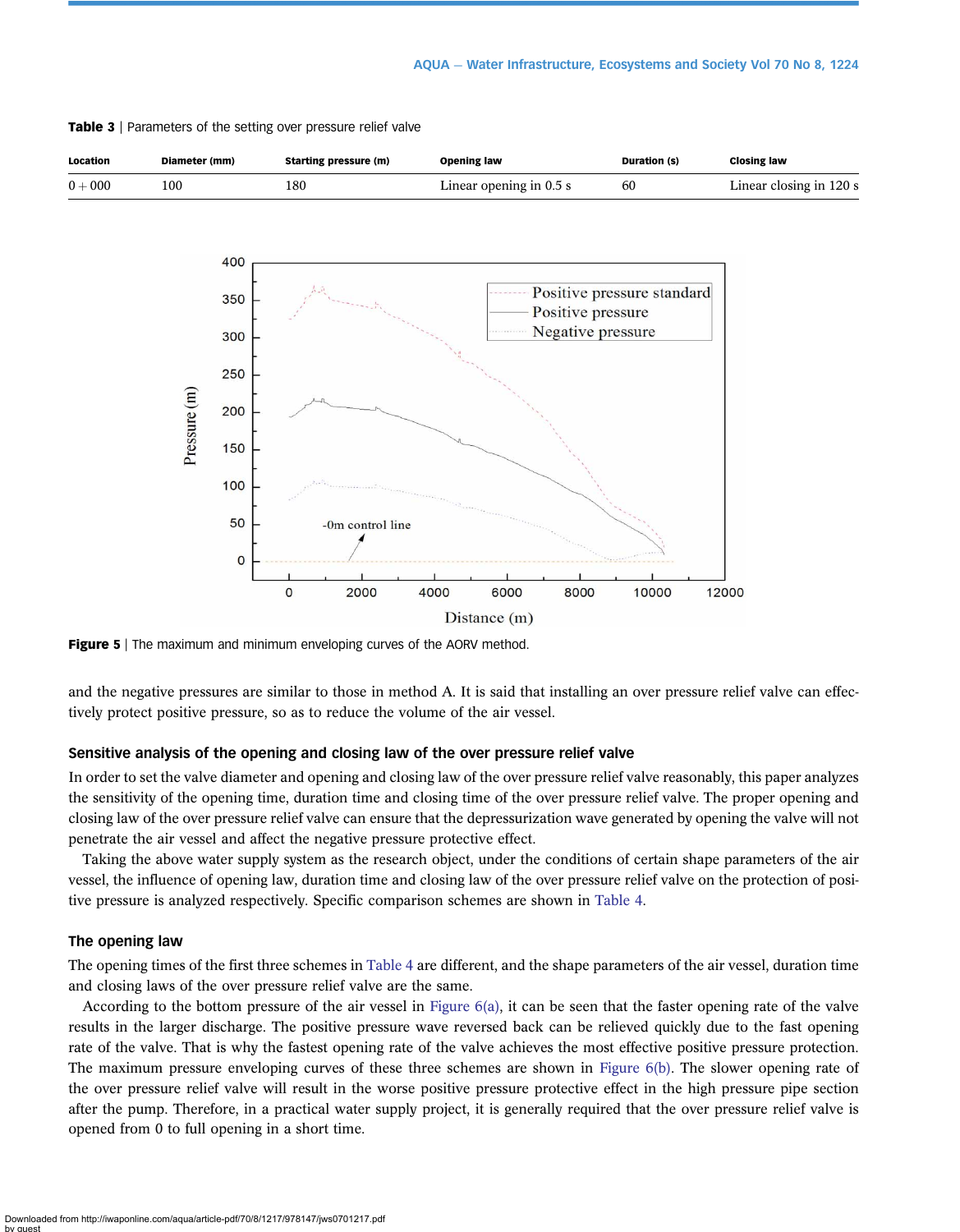| <b>Scheme</b> | Dv (mm) | Hv(m) | Opening law (s) | Duration time (s) | Closing law (s) |
|---------------|---------|-------|-----------------|-------------------|-----------------|
| 1             | 100     | 180   | 0.5             | 60                | 120             |
| 2             | 100     | 180   | 5               | 60                | 120             |
| 3             | 100     | 180   | 10              | 60                | 120             |
| 4             | 100     | 180   | 0.5             | 60                | 120             |
| 5             | 100     | 180   | 0.5             | 120               | 120             |
| 6             | 100     | 180   | 0.5             | 180               | 120             |
| 7             | 100     | 180   | 0.5             | 60                | 60              |
| 8             | 100     | 180   | 0.5             | 60                | 120             |
| 9             | 100     | 180   | 0.5             | 60                | 180             |

<span id="page-8-0"></span>Table 4 | Opening and closing laws of over pressure relief valve in different protective schemes

Dv is the diameter of the over pressure relief valve; Hv is the starting pressure head.



Figure 6 | (a) Enveloping curves of the maximum pressures along the pipeline in different opening laws; (b) variations of bottom pressure of the air vessel in different opening laws.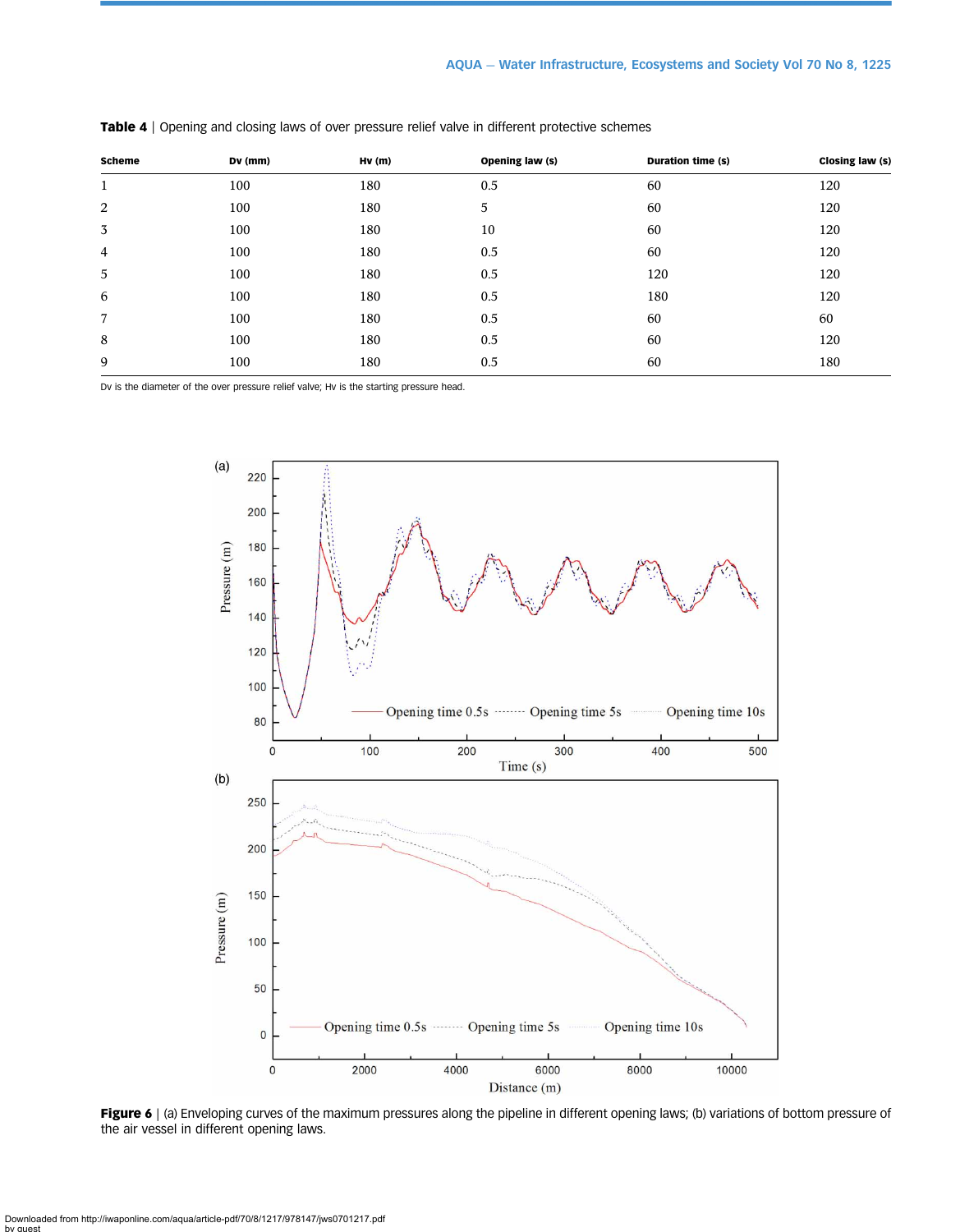# Duration time

The duration times of the middle three schemes in [Table 4](#page-8-0) are different, and the shape parameters of the air vessel, opening and closing laws of the over pressure relief valve are the same.

Due to the same opening and closing time of the valve, the curves of the bottom pressure of the air vessel are similar in Figure 7(a). The positive pressure waves caused by the closing valve are generated differently due to the duration times of 60, 120 and 180 s. It shows that the pressure curves at the bottom of the air vessel are delayed back forward for a responding time. Therefore, on the premise that the closing rate of the over pressure relief valve remains unchanged, extending the duration of opening the over pressure relief valve has little effect on the positive pressure protection. The maximum pressure enveloping curves of these three schemes are shown in Figure 7(b). It is clear that extending the duration of opening the over pressure relief valve has little effect on the positive pressure suppression along the water supply system because the surge in the air vessel tends to be stable after opening the over pressure relief valve for a certain period of time.

#### Closing time

The closing laws of the last three schemes in [Table 4](#page-8-0) are different, and the shape parameters of the air vessel, duration time and opening laws of the over pressure relief valve are the same.



Figure 7 | (a) Enveloping curves of the maximum pressures along the pipeline under different duration times; (b) variations of bottom pressure of the air vessel under different duration times.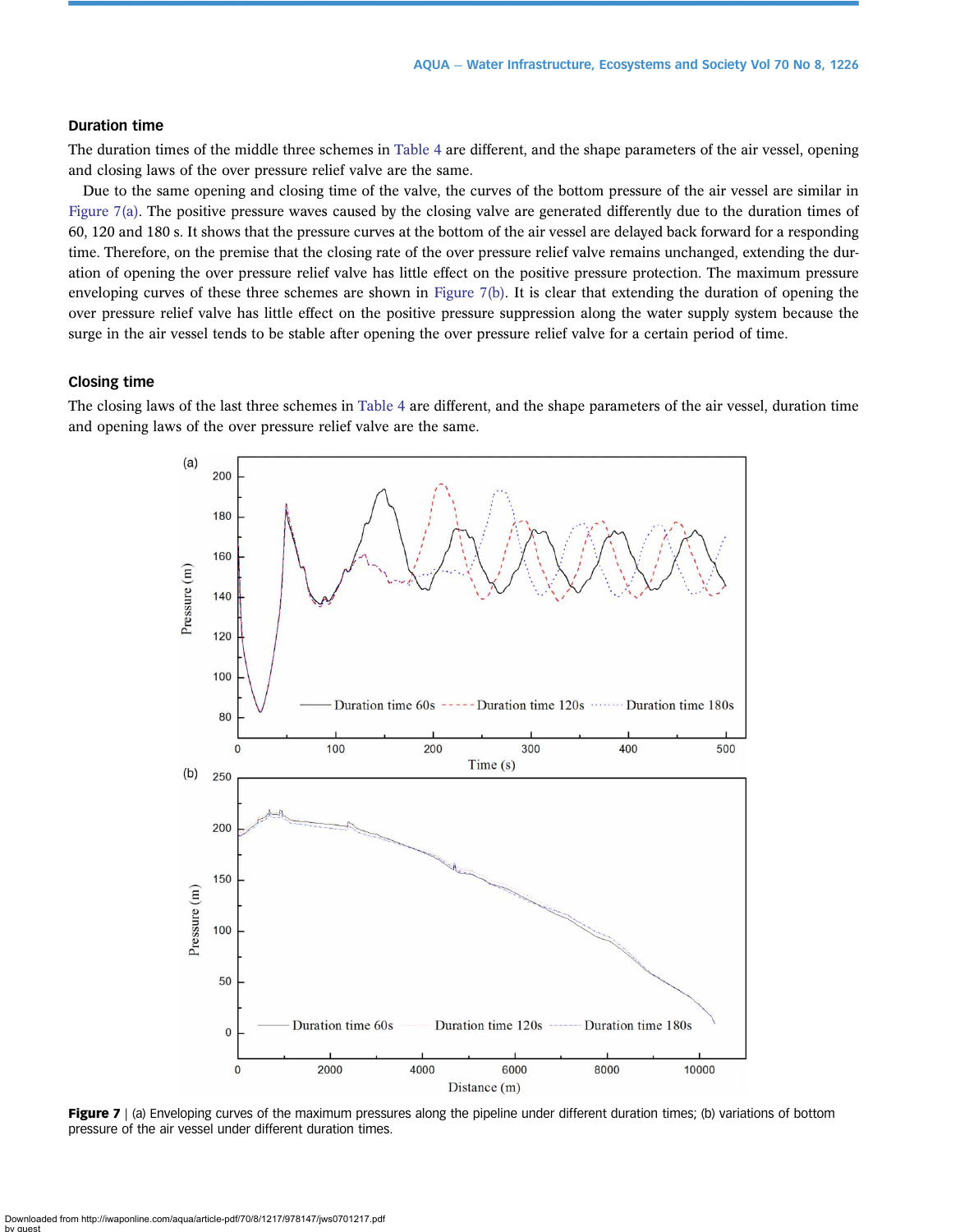After the first maximum positive pressure wave was eliminated by opening the valve rapidly, the system tends to be stable, see Figure 8(a). The other positive pressure wave will be generated by closing the valve fully and rapidly. That is to say, it is beneficial to reduce the closing rate of the over pressure relief valve properly for water hammer protection. The maximum pressure enveloping curves of these three schemes are shown in Figure 8(b). With the slower rate of closing the over pressure relief valve, the positive pressure along the pipeline of the water supply system decreases more obviously. Because the air vessel used in this project is small, the valve closing rate has a great influence on the maximum pressure of the pipeline.

# DISCUSSION AND ANALYSIS

In this paper, to optimize the volume of the air vessel and improve the water hammer protective effect, the novel AORV combined protective method was proposed. Subsequently, the AORV method was verified using a numerical simulation based on a practical water supply project. Moreover, the results are compared with the traditional simple air vessel protective method. The selection of the water hammer protective method is discussed in this part. The maximum and minimum pressure enveloping curves with simple air vessel method B and combined AORV method C are shown in [Figure 9](#page-11-0).



Figure 8 | (a) Enveloping curves of the maximum pressures along the pipeline in different closing laws; (b) variations of bottom pressure of the air vessel in different closing laws.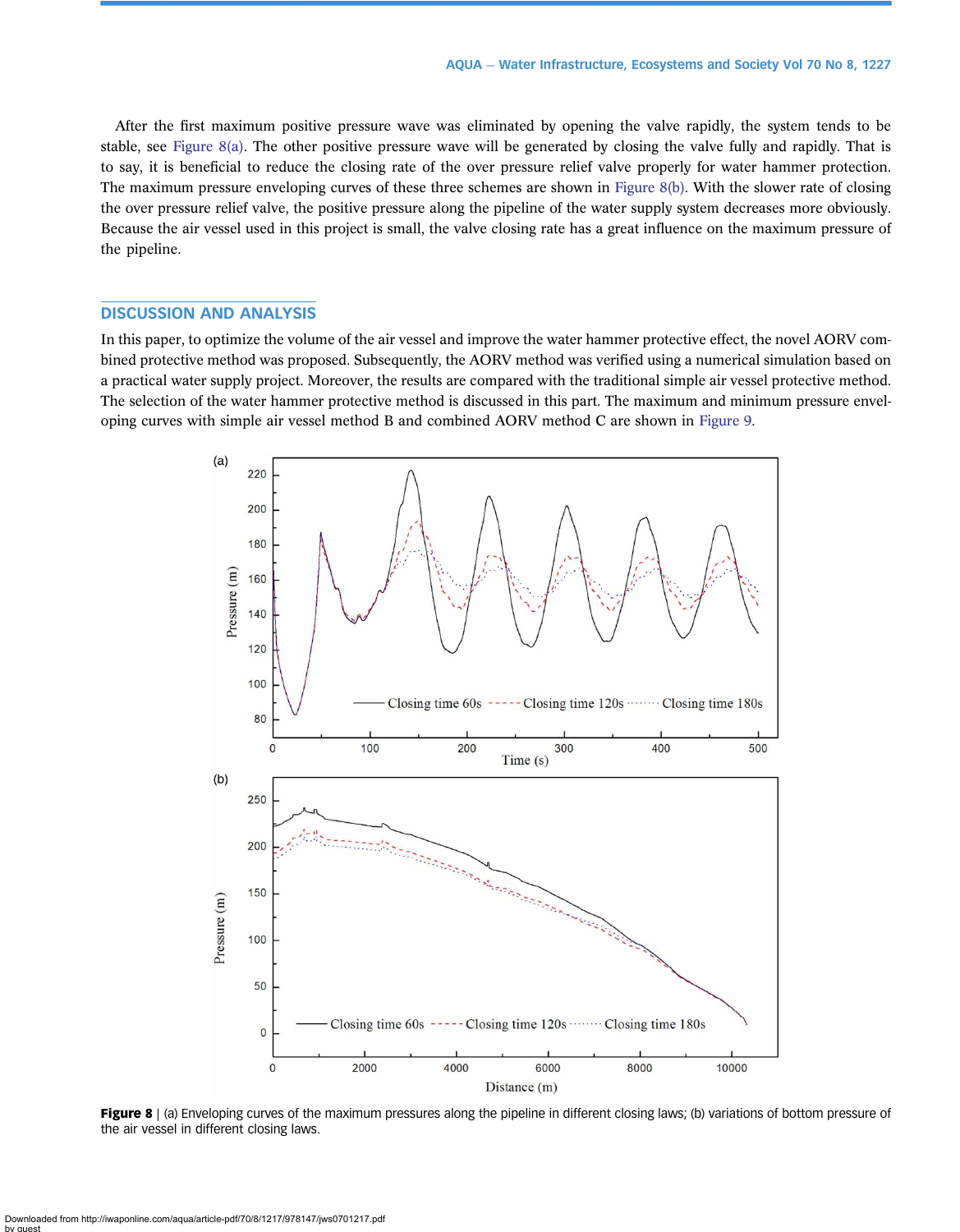<span id="page-11-0"></span>First, from Figure 9, the AORV combined protective method C has a better positive pressure protective effect than that in simple air vessel protective method B in front of the 7,344.52 m location, and worse positive pressure protective effect at the location from 7,344.52 to 10,400 m. However, the positive pressure protective effect of method C in the high-pressure pipe section behind the pump is obviously much better, and the safety margin is large. The maximum water pressure of the whole pipeline is 219.24 m. Compared with method B with simple air vessel protection, the safety margin is increased by 6.28%.

Second, under the same protective requirements, the total air vessel volume between the traditional simple air vessel and AORV combined methods are compared. The parameters of the air vessel are shown in [Table 1.](#page-4-0) The volume of the air vessel in the traditional method should be  $118.80 \text{ m}^3$  large to meet both negative and positive pressures protective requirements. However, in the AORV combined method, the volume of the air vessel only needs to be 44.22 m<sup>3</sup>. The results indicate that the volume of the air vessel in the AORV combined method can be reduced by 62.78%. According to the water supply system discussed in this paper, the reason for the difference in air vessel volume is that the over pressure relief valve takes main device to suppress the positive pressure, so that the volume of the air vessel only needs to be large for eliminating negative pressure. Therefore, under the same protective requirements, it can be considered that the AORV combined method can effectively reduce the volume of the air vessel compared to the traditional simple air vessel protective method.

Third, total costs include the equipment costs, all construction and civil works and maintenance costs. According to the unit prices calculated from a local company, the details of the cost analyses are presented in Table 5. As mentioned above, using an air vessel alone in large scale water supply systems required larger volume with more costs. In other combined methods, although the cost of air vessel is reduced, other devices incur more costs on maintenance. For instance, in some combined protective methods with a one-way tower, air-inlet valve and air vessel the regular maintenance will cost





|  | <b>Table 5</b>   Cost analysis of the protective methods |  |  |  |
|--|----------------------------------------------------------|--|--|--|
|--|----------------------------------------------------------|--|--|--|

| <b>Scheme</b>                   | <b>Main devices</b>        | Equipment cost ( $\times$ 10 <sup>3</sup> ¥) | Description                               | Total cost $(\times 10^3 \text{ Y})$ |
|---------------------------------|----------------------------|----------------------------------------------|-------------------------------------------|--------------------------------------|
| Single device                   | Air vessel                 | 238                                          | Installation, maintenance, transportation | 328                                  |
| AORV combined device Air vessel | Over pressure relief valve | 95                                           | Installation, maintenance, transportation | 165                                  |

Downloaded from http://iwaponline.com/aqua/article-pdf/70/8/1217/978147/jws0701217.pdf by guest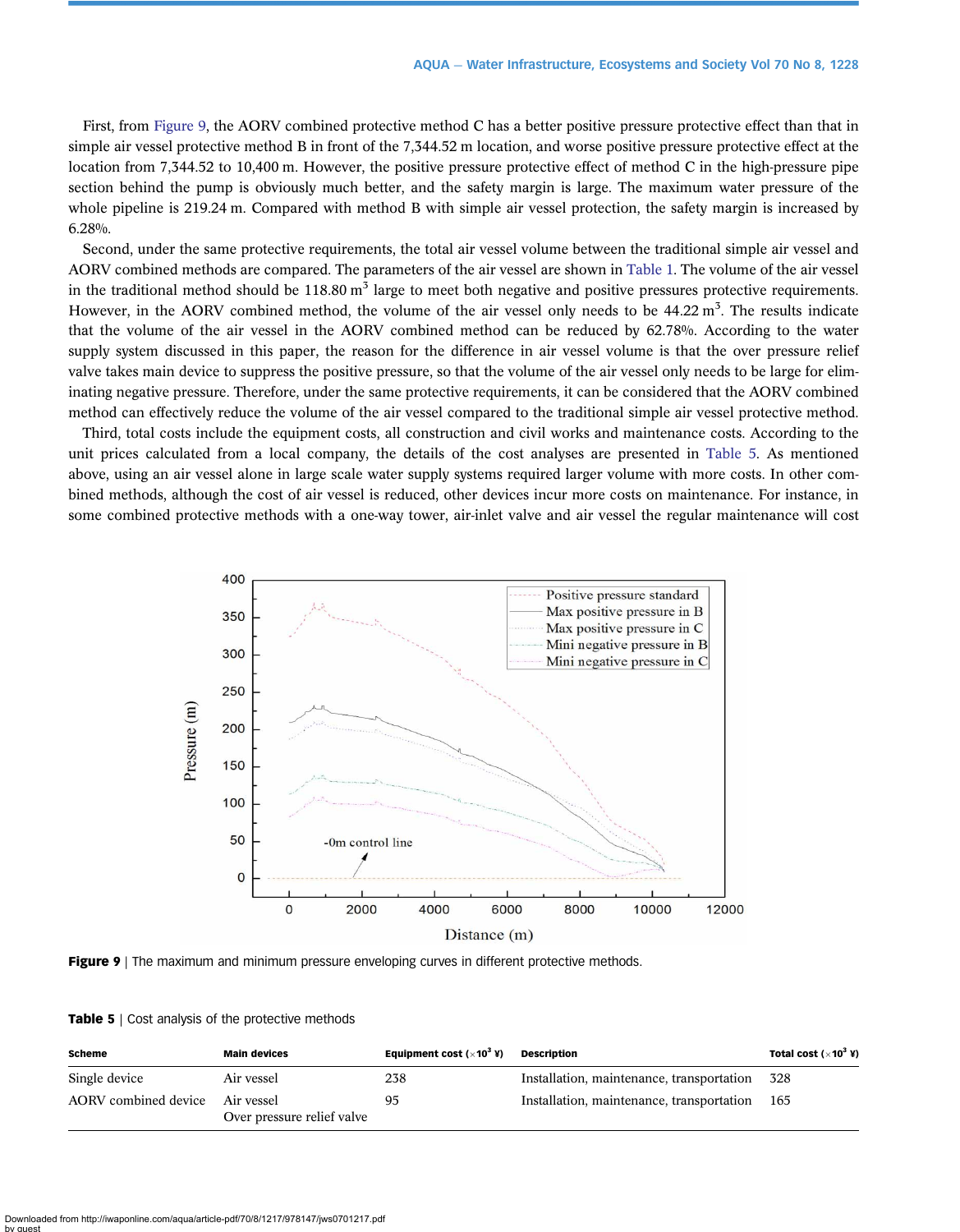<span id="page-12-0"></span>more since these protective devices are installed in different locations. However, in the AORV combined method, properly setting the location and parameters of over pressure relief valve with relatively low cost can reduce the volume of the air vessel and protective costs. More importantly, the over pressure valve and air vessel are both installed after the pump as it is convenient to maintain and manage. In order to ensure the valve can be closed and opened accurately after pump trip happens, it needs to be checked regularly. Regular maintenance of the system can extend the service life of the equipment. Above all, considering the total cost of the protective system, the AORV combined devices method is more economical.

# **CONCLUSIONS**

In this paper the new optimized protective method, which combined an air vessel and over pressure relief valve, is proposed to reduce the volume of the air vessel. The opening and closing law of over pressure relief valve is analyzed based on the practical water supply project. The main conclusions are discussed below.

According to the pipeline, which is flat in the front and steep at the back, the simple air vessel protective method needs to increase the volume of air vessel to achieve both positive and negative pressure protective requirements. In this case, the new optimized combined protective method, AORV, is proposed to reduce the volume of the air vessel. After the volume of the air vessel is large enough to satisfy with the negative pressure protective standard, the over pressure relief valve installed behind the pump can take main device to reduce the overlarge positive pressure effectively.

The opening and closing laws of the over pressure relief valve have influence on the air vessel protective effect. Proper setting of the valve can ensure that the depressurization wave will not penetrate the air vessel so as to impact the negative pressure protective effect. To achieve reasonable operation of the over pressure relief valve, the sensitive analysis of opening and closing law is studied. The results show that the valve should be opened in a short time to produce a fast discharge in order to eliminate the large pressure rise as soon as possible. Additionally, the duration of opening the over pressure relief valve has little effect on the maximum pressure along the water supply system, since the surge in the air vessel tends to be stable after opening of the over pressure relief valve for a certain period of time. However, the duration time after opening should not be too short, in order to fully relieve the pressure rise caused by water hammer. As for the closing time, it is beneficial to slow the closing rate of the over pressure relief valve properly for water hammer protection. If the valve closes too fast, the positive pressure wave will generate largely to effect the bottom pressure of the air vessel. Therefore, the closing time of the valve should be slow.

Compared with the simple air vessel protective method, the combined AORV method has a more obvious effect on positive pressure water hammer protection, which improves the safety margin of the pressure, optimizes the shape of the air vessel, and greatly reduces the investment cost. By analyzing different opening and closing laws of the over pressure relief valve, it is clear that the efficiency of water hammer protection can be obviously improved by proper opening and closing law of the valve based on sensitive analysis. In this optimized AORV combined method, the total cost is minimized by nearly 49% and system pressures are controlled within defined standards. The results of this optimized method are thought to provide guidance for designing and operating water supply engineering. The experimental verification of the protective performance with the AORV combined method could be a future research objective.

# ACKNOWLEDGEMENTS

This study was supported by the National Natural Science Foundation of China (Grant No. 51879087), the National Key R&D Program of China (Grant No. 2016YFC0401810), and the Culturing Funds for the fifth '333 Project' of Jiangsu Province (Grant No. BRA2018061).

#### DATA AVAILABILITY STATEMENT

All relevant data are included in the paper or its Supplementary Information.

#### **REFERENCES**

Balacco, G. & Laucelli, D. 2019 [Improved air valve design using evolutionary polynomial regression.](http://dx.doi.org/10.2166/ws.2019.081) Water Supply 19 (7), 2036–2043.

Bettaieb, N. & Taebura, E. H. 2020 [Assessment of failure modes caused by water hammer and investigation of convenient control measures.](http://dx.doi.org/10.1061/(ASCE)PS.1949-1204.0000446) Journal of Pipeline Systems Engineering and Practice 11 (2), 1–9.

Chen, X. Y., Zhang, J., Li, N., Yu, X. D., Chen, S. & Shi, L. 2020 [Formula for determining the size of the air tank in the long-distance water](http://dx.doi.org/10.2166/aqua.2020.095) [supply system.](http://dx.doi.org/10.2166/aqua.2020.095) AQUA-Water Infrastructure Ecosystems and Society 70 (1), 30-40.